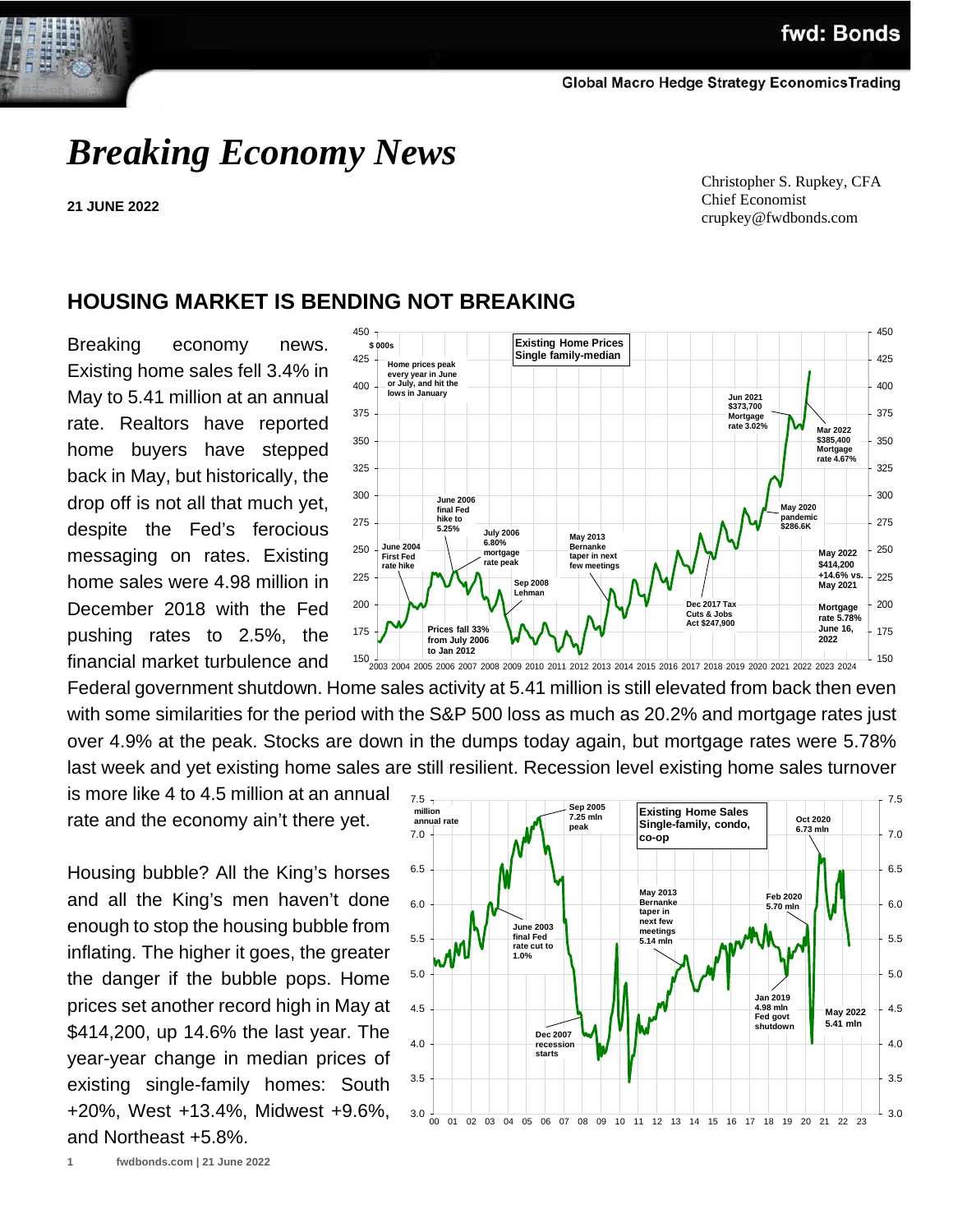## **Economic and Markets Research**

# **fwd: Bonds**

Net, net, the Fed isn't trying hard enough as it looks today like the housing market is bending not breaking. Fed officials are trying to slow the economy with front-loaded rate hikes, but the housing market remains amazingly resilient. The Fed knew there was a housing bubble in 2005 and that's why started pushing interest rates eventually to the 5.25% peak in the summer of 2006. In the summer of 2022, the Fed funds rate is 1.75% currently even if Powell is saying another 50 or 75 bps hike is on the table in July. Single-family existing home prices are up 14.4% the last year and the rise since the pandemic certainly fits the description of a bubble. Just look at it. Just a thought. The Fed's antiinflation strategy isn't going to push rates up until home prices crack are they? Stay tuned. Story developing. Policymakers say no recession, but everything else is on the table. It looks like the Fed is coming for your wages and your jobs and the value of your homes. All so you can afford to put gas in your tank. Bet on it.